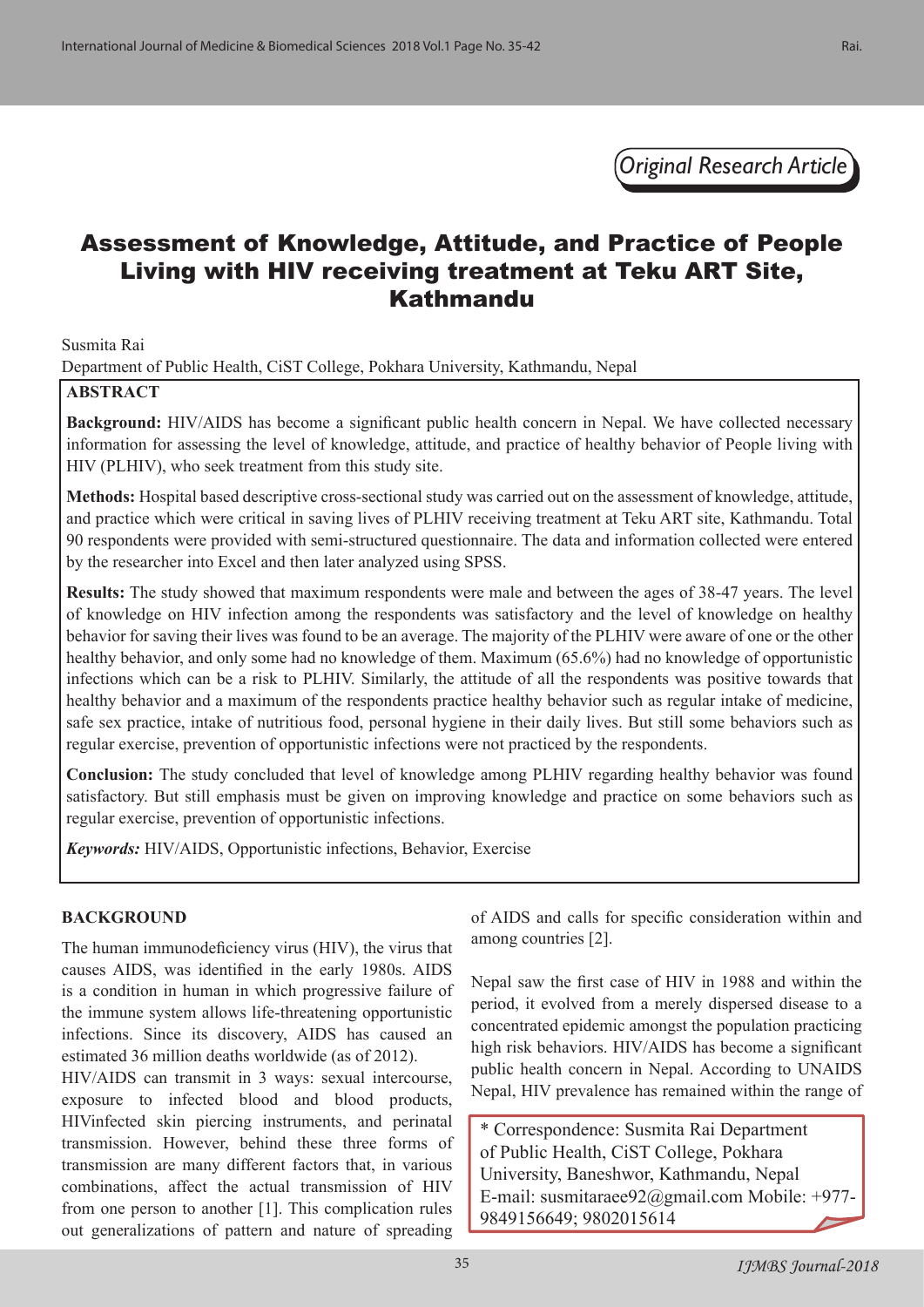0.2-0.3% in Nepal [3]. It is estimated that currently there are around 39000 people surviving with HIV in 2014. The estimated number of new cases in 2014 is 1,493 as compared to 1,408 in 2013. The HIV epidemic remains concentrated among people who inject drugs (PWID), men who have sex with men (MSM), transgender people (TG), sex workers (male and female) and male labor migrants (MLM) including their sexual partners [4].

In 1988, Government of Nepal launched the first National AIDS Prevention and Control ProGram to Figureht against the growing epidemic of HIV/AIDS. In 1992, The Government of Nepal founded the National AIDS Coordination Committee to lead the multisectoral response to HIV/AIDS in Nepal [5]. HIV/AIDS have also been recognized by the government as a priority area in the new interim three-year development plan. These all efforts from the Government, as well as non-governmental sectors, have brought significant reduction in HIV epidemic, but still more effort must be applied from these sectors.

## **METHODOLOGY**

#### Study Design

Hospital based descriptive cross-sectional study design was carried out to collect information regarding knowledge, attitude, and practice on the healthy behaviour of the respondents.

Study Setting

This study was conducted by the researcher in ART sites of Teku Hospital, which is the National site for HIV/AIDS where maximum PLHIV visit for ART treatment. The site was selected by the researcher based on:

- Availability of sample population

- Accessible setting

Study population:

PLHIV receiving ART Treatment in Teku Hospital was taken. The population consists of any gender, caste, ethnicity, occupation, etc. But the age of the respondents was taken above 18 years for the fulfilment of the research work

Sampling technique and sample size:

Purposive sampling technique was used i.e., any person who visits ART site for the treatment was administered the questionnaire according to the researcher's convenience and purpose.

The sample size was estimated to be 90 by the following formula:

$$
n = \frac{Z^2 PQ}{d^2}
$$

Where,  $Z$ -value = 1.96 at 95% Confidence Interval

 $P = level of Knowledge and practice of healthy behavior$ which is critical for saving lives of PLHIV=  $0.50$ (since the level of knowledge and practice cannot be specified and no literature was found, therefore, the level assumed as 50% among the PLHIV)

- $Q = 1 P = 1 0.50 = 0.50$
- $d =$ Allowable error =  $10\%$
- $P = 1438$  (Total number of HIV patient who receive ART Treatment in Teku Hospital) We have,
- $n = (1.96)2 \times (0.50) \times (0.50) (0.1)2 = 96.04$  (rounded off to 96)

$$
\frac{1.96 \times 0.5 \times 0.5}{0.1^2}
$$
  
= 96.06 (rounded off to 96)

#### **Data collection, analysis, and interpretation**

Tools and techniques of data collection

The interview was conducted with the respondents to collect necessary data. A semi-structured questionnaire was administered by the researcher to the respondents as the tool of research.

#### **Validity and reliability of tools**

To ensure the validity and reliability of the study, review of related literature and consultation with the supervisors and expert was done on a regular basis. The questionnaire was in the Nepali language to ensure generalizability of the findings. Furthermore, pretesting in 10% of the sample population was done

#### **Data collection procedure**

Data and information were collected by the researcher through administration of the semi-structured questionnaire to the respondent (PLHIV) who visits ART centers in Teku Hospital. Questions, which are included in the questionnaire, were asked to the patient and then the answers were filled by the researcher.

#### **Data entry, analysis, and interpretation**

First of all, after data collection, the data was checked for completeness and compiled. Then, manual editing and coding were done. The data after editing was entered into Excel to get more accuracy of the data entry and was transformed to SPSS for analysis. Descriptive analysis was applied as per the demand of the study.

Sample specification

Inclusion criteria:

PLHIV receiving ART Treatment in Teku hospital Exclusion criteria:

- Patients unwilling to give informed consent.
- HIV Patient with other OIs.

#### **RESULTS**

# **Socio-demographic Information**

**Distribution of the respondents by age :** The socio-demographic characteristics of the respondents

are presented in table-1. The participants (n=90) were interviewed to complete the semi-structured questionnaire. The maximum respondents were between 38-47 years of age.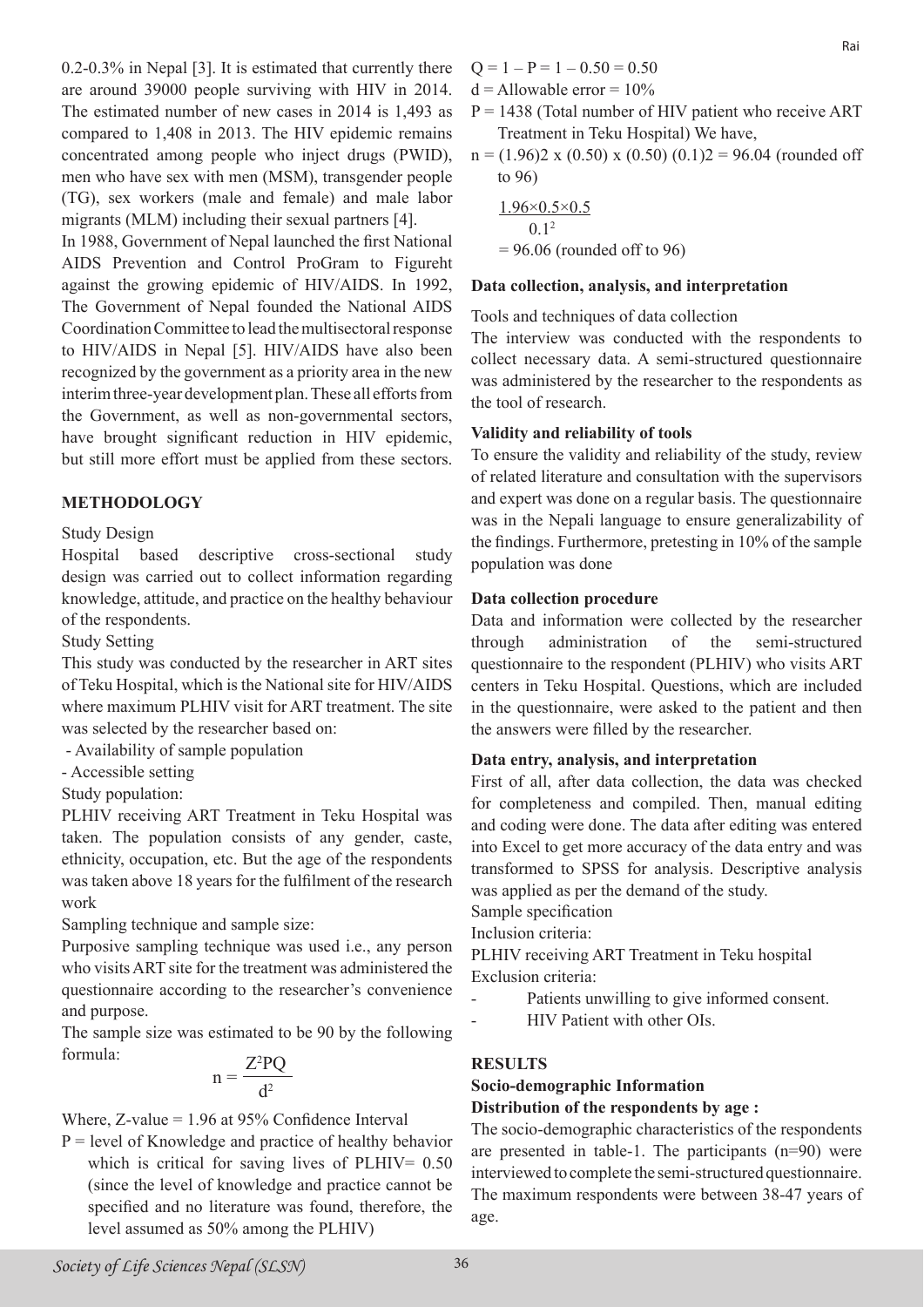| Table-1: Distribution of the respondents by age |  |  |  |  |  |  |
|-------------------------------------------------|--|--|--|--|--|--|
|-------------------------------------------------|--|--|--|--|--|--|

| Age of the respondent<br>(years) | Frequency | Percentage<br>(%) |
|----------------------------------|-----------|-------------------|
| 18-27                            | 10        | 11.1              |
| 28-37                            | 26        | 28.9              |
| 38-47                            | 34        | 37.7              |
| 48-57                            | 15        | 16.7              |
| >57                              | 5         | 5.6               |
| <b>Total</b>                     | 90        | 100               |

## **Distribution of the respondents by gender**

The gender ratio of the respondent was somewhat equal but still maximum was male than female (Table-2).

**Table-2: Distribution of the respondents by gender**

| Gender       | <b>Frequency</b> | Percent    |
|--------------|------------------|------------|
| Female       | 40               | 44.4       |
| Male         | 50               | 55.6       |
| <b>Total</b> | 90               | <b>100</b> |

## **Distribution of the respondents by Caste**

Table-3 showed that maximum respondent belonged to the Janajati community (32.2%), followed by Brahmin (18.9%), Newar (16.7%), Chettri (13.3%), Dalit (11.1%) and others (7.8%).

**Table-3: Distribution of the respondents by Caste**

| Caste |                | Frequency | Percent |
|-------|----------------|-----------|---------|
|       | <b>Brahmin</b> | 17        | 18.9    |
|       | Chettri        | 12        | 13.3    |
|       | Newar          | 15        | 16.7    |
|       | Dalit          | 10        | 11.1    |
|       | Anya Janajati  | 29        | 32.2    |
|       | Others         |           | 7.8     |
|       | <b>Total</b>   | 90        | 100     |

## **Marital status of the respondents**

About three fourth (82.2%) of the respondents were married, 10% were unmarried, 6.7% were widowed, and only 1.1% were divorced. (Table-4)

#### **Table-4: Marital status of the respondents**

| <b>Marital Status</b> | <b>Frequency</b> | <b>Percent</b> |
|-----------------------|------------------|----------------|
| <b>Married</b>        | 74               | 82.2           |
| <b>Unmarried</b>      |                  | 10.0           |
| <b>Divorced</b>       |                  | 1.1            |
| Widowed               |                  | 6.7            |
| <b>Total</b>          | 90               | 100            |

## **Educational status of the respondents**

The majority (30.0%) of the PLHIV had either completed the secondary level or were just literate and only 1.1% of the PLHIV had completed their University level (Table-5).

## **Table-5: Educational status of the respondents**

| <b>Educational Status</b> | <b>Frequency</b> | Percent |
|---------------------------|------------------|---------|
| <b>Illiterate</b>         | 13               | 14.4    |
| Literate                  | 27               | 30.0    |
| Primary                   | 18               | 20.0    |
| Secondary                 | 27               | 30.0    |
| <b>Higher Secondary</b>   | 5                | 5.5     |
| <b>Bachelor Plus</b>      |                  | 1.1     |
| <b>Total</b>              | 90               | 100     |

Occupation of the respondents About 33.3% of the respondents were involved in Labor work as their profession followed by others (Housewife, Unemployed, etc.), Agriculture (18.9%), Business (11.1%). Only 5.6% were involved in Service work, and 1.1% were students (Table-6).

**Table-6: Occupation of the respondents**

| Occupation |                    | Frequency | <b>Percent</b> |
|------------|--------------------|-----------|----------------|
|            | <b>Agriculture</b> | 17        | 18.9           |
|            | <b>Service</b>     | 5         | 5.6            |
|            | <b>Business</b>    | 10        | 11.1           |
|            | Labor              | 30        | 33.3           |
|            | <b>Student</b>     |           | 1.1            |
|            | <b>Others</b>      | 27        | 30.0           |
|            | <b>Total</b>       | 90        | 100            |

Economic status of the respondents Maximum (57.8%) respondent belonged to the low economic status i.e., their monthly family income being below 15,000, followed by medium status (34.4%) and only 1.1% were from the high-status background (Table- 7).

| <b>Monthly Income of Family</b><br>(Economic status) |                                     | <b>Frequenc</b> y | Percent |
|------------------------------------------------------|-------------------------------------|-------------------|---------|
|                                                      | $\leq$ 15000 (Low status)           | 52                | 57.8    |
|                                                      | 15000-30000 (Medium<br>status)      | 31                | 344     |
|                                                      | 30000-40000 (High<br>medium status) |                   | 67      |
|                                                      | $>40000$ (High status)              |                   | 11      |
|                                                      | <b>Total</b>                        | 90                | 100     |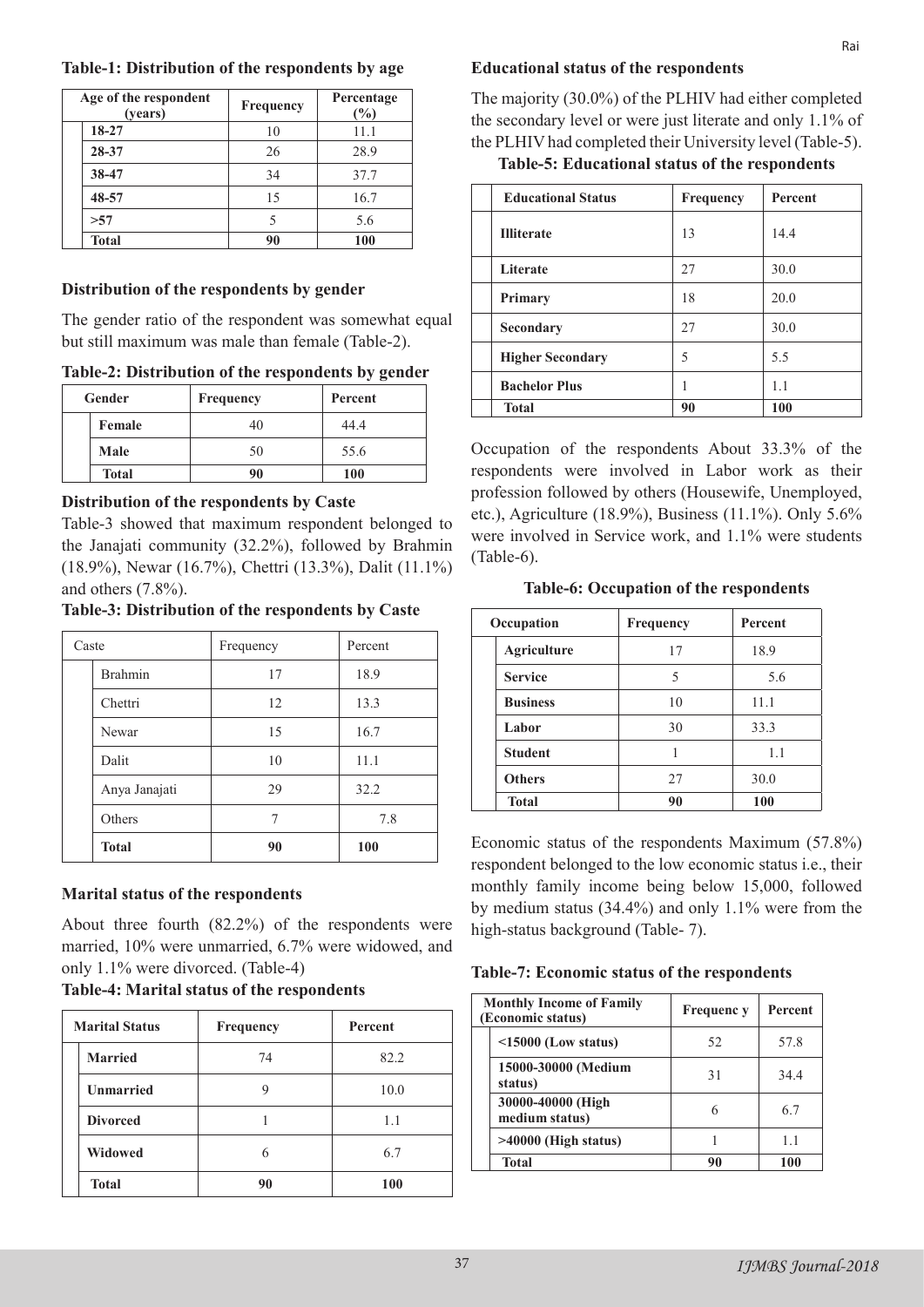#### **Knowledge of transmission of HIV from one person to another**

More than half (66.7%) responded that Unsafe sex is the leading factor for transmission of HIV from one person to another followed by HIV-infected blood (26.7%) and others. Very few (7.8%) had knowledge that HIV can transmit from HIV-infected mother to her child (table-8).

#### **Table 8: Knowledge of transmission of HIV infection from one person to another (N=90, Multiple responses)**

| <b>Modes of transmission of</b><br><b>HIV</b> infection | Frequency | Percent |
|---------------------------------------------------------|-----------|---------|
| Unsafe sex                                              | 60        | 66.7%   |
| HIV-infected Blood                                      | 24        | 26.7%   |
| HIV-infected Syringe                                    | 34        | 37.8%   |
| From HIV-infected mother to<br>child                    |           | 7.8%    |
| Others                                                  | 24        | 26.7%   |

#### **Knowledge of symptoms of HIV**

More than half (61.4%) of the respondent answered fever as the symptoms of HIV followed by Diarrhea and vomiting (35.2%). On the contrary, only 2.3% responded joint pain and skin rashes (3.4%) as the symptoms of HIV infection (table-9).

#### **Table-9: Knowledge of symptoms of HIV infection (N=90, Multiple responses)**

| <b>Symptoms of HIV</b> | Frequency | Percent |
|------------------------|-----------|---------|
| Fever                  | 54        | 61.4%   |
| <b>Joint Pain</b>      | 2         | 2.3%    |
| Diarrhea/Vomiting      | 31        | 35.2%   |
| <b>Skin Rashes</b>     |           | 3.4%    |
| <b>Weight Loss</b>     | 10        | 11.4%   |
| <b>Others</b>          | 38        | 43.2%   |

#### **Knowledge of Prevention/Treatment of HIV**

Maximum respondent (87.8%) responded medication as the best way for treatment of HIV whereas 35.6% of them responded safe sex as the prevention of HIV followed by others which mainly included healthy diet, the healthy personal habits, etc. as the way of prevention and treatment of HIV infection (table-10).

#### **Table -10: Knowledge of prevention and treatment of HIV infection (N=90, multiple responses)**

| <b>Prevention and</b><br><b>Treatment of HIV</b> | Frequency | Percent of<br>Cases |
|--------------------------------------------------|-----------|---------------------|
| <b>Medication</b>                                | 79        | 87.8%               |
| Safe sex                                         | 32        | 35.6%               |
| Others                                           |           | $10.0\%$            |

**Knowledge of healthy behavior for saving lives of the respondent**

The following table shows the level of knowledge about

healthy behavior for saving lives of PLHIV. The level of knowledge was studied by the researcher regarding two conditions, i.e. before and after visiting this ART center. Multiple response answers were given by the respondent. Table -11 shows the level of knowledge of the respondent on healthy behavior before and after visiting Teku ART center. This table clearly shows that maximum responded (72.2%) regular intake of medicine to be the best behavior for saving their lives followed by intake of nutritious food (38.9%). Only 2.2 % have the knowledge on prevention of opportunistic infection to save their lives. But still about 20.0% have no knowledge of healthy behavior to save their lives.

Similarly, the same table shows the level of knowledge of the respondent on healthy behavior after visiting Teku ART center. Maximum respondent has knowledge on regular intake of medicine (82.2%) as the best behavior to be adopted for saving their lives. The comparison of overall behavior shows the increase in the level of knowledge among the respondent after visiting this ART center. But still 14.4% lack the knowledge on healthy behavior to save the respondent's life.

#### **Table- 11: Knowledge of healthy behavior before and after visiting this ART center**

| Knowledge on<br>healthy behavior<br>before visiting this<br><b>ART</b> center | Frequency      |             | <b>Percent of Cases</b> |          | <b>Increased</b><br>or<br><b>Decreased</b> |
|-------------------------------------------------------------------------------|----------------|-------------|-------------------------|----------|--------------------------------------------|
|                                                                               | <b>Before</b>  | After       | <b>Before</b>           | After    |                                            |
| <b>Intake of</b><br><b>Nutritious food</b>                                    | 35             | 54          | 38.9%                   | 60.0%    | $^{+}$                                     |
| Regular<br>medicine intake                                                    | 65             | 74          | 72.2%                   | 82.2%    | $^{+}$                                     |
| Safe sex                                                                      | 34             | 47          | 37.8%                   | 52.2%    | $^{+}$                                     |
| <b>Quit smoking</b>                                                           | 16             | 28          | 17.8%                   | $31.1\%$ | $^{+}$                                     |
| <b>Quit alcohol</b>                                                           | 17             | 28          | 18.9%                   | $31.1\%$ | $^{+}$                                     |
| <b>Personal hygiene</b>                                                       | 5              | 11          | 5.6%                    | 12.2%    | $^{+}$                                     |
| <b>Regular exercise</b>                                                       | 5              | 6           | 5.6%                    | 6.7%     | $^{+}$                                     |
| <b>Enough sleep</b>                                                           | 5              | $\mathbf Q$ | 5.6%                    | 10.0%    | $^{+}$                                     |
| <b>Eat on time</b>                                                            | 12             | 25          | 13.3%                   | 27.8%    | $^{+}$                                     |
| <b>Free from</b><br>mental stress                                             | 6              | 19          | 6.7%                    | 21.1%    | $^{+}$                                     |
| <b>Prevention of</b><br>opportunistic<br>infection                            | $\overline{2}$ | 3           | $2.2\%$                 | 3.3%     | $^{+}$                                     |
| Don't know                                                                    | 18             | 13          | 20.0%                   | 14.4%    |                                            |
| <b>Total</b>                                                                  | 220            | 317         | 244 4%                  | 352.2%   | $\overline{+}$                             |

#### **Knowledge of opportunistic infections**

Only 34% of the respondents have the knowledge on opportunistic infections that hinders the health conditions of the PLHIV (Table- 12).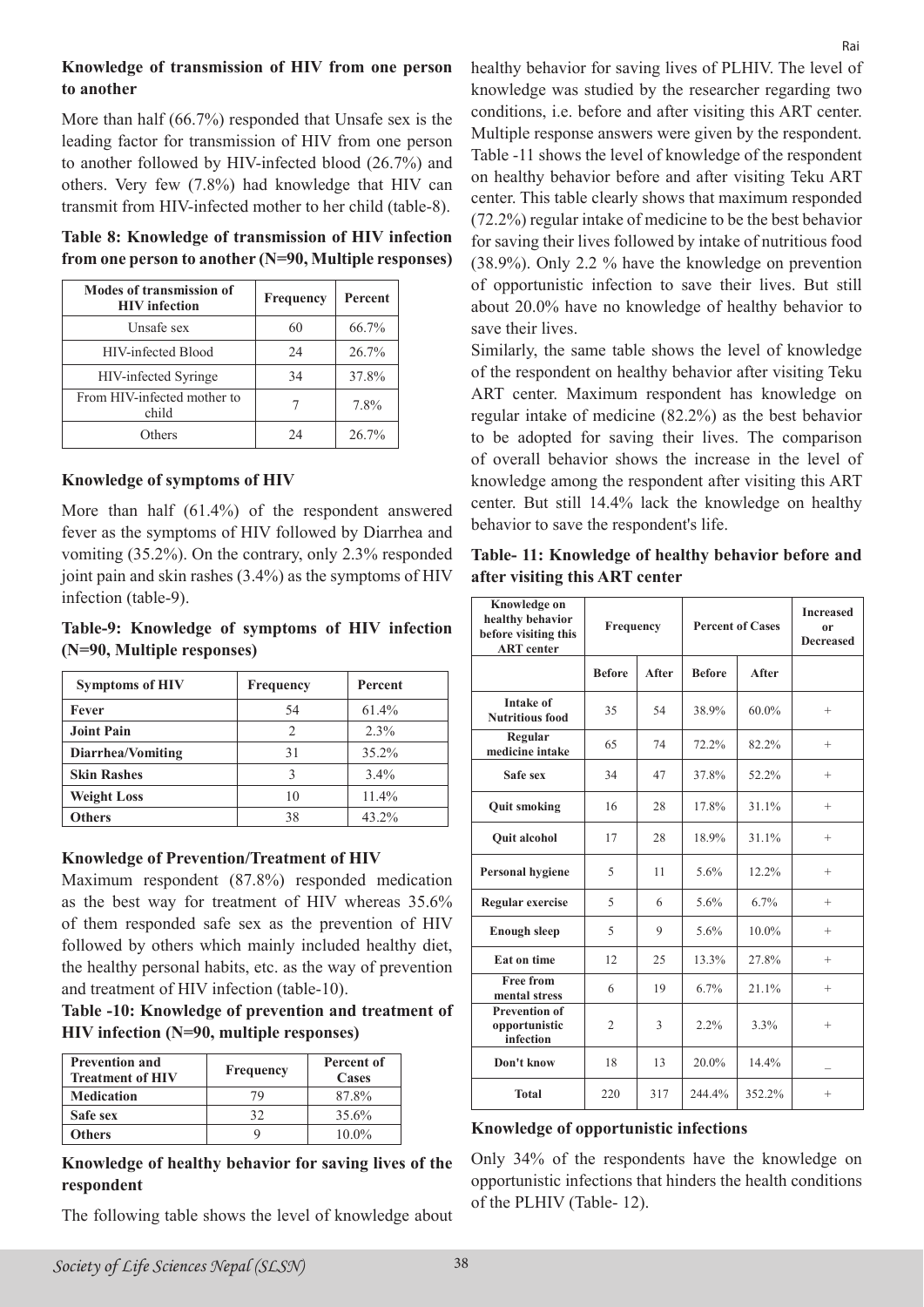**Table- 12: Knowledge of opportunistic infections**

| <b>Knowledge on OIs</b> | Frequency | Percent |
|-------------------------|-----------|---------|
| No                      | 59        | 65.6    |
| Yes                     |           | 34.4    |
| <b>Total</b>            | 90        | 100.0   |

Among the 34.4% of the respondents who were aware of the opportunistic infections, they were further asked on preventive measures of OIs. Maximum (90.3%) told that regular medication can prevent OIs, followed by cleanliness (25.8%), take care of diet (9.7%) and then others (6.5%) (Table-13).

**Table-13: Knowledge of prevention of opportunistic infections (n=31, Multiple responses)**

| Knowledge of prevention of<br>opportunistic infection | Frequency | Percent |
|-------------------------------------------------------|-----------|---------|
| Regular medication                                    | 28        | 903     |
| Cleanliness                                           |           | 25.8    |
| Take care of diet                                     |           |         |
| )thers                                                |           |         |

**Attitude of the respondent towards healthy behavior** 

Overall attitude of the respondents towards healthy behavior were found to be positive. The table -14 and 15 shows the level of the attitude of the respondent, among which the ratio of fully agreed and agreed respondent towards the following statement were almost in the similar ratio. There was no respondent who disagreed the following statement on healthy behavior.

**Table -14: Attitude of the respondent towards healthy physical behavior for saving their lives (n=90)**

| <b>Statement</b>                                                     | <b>Fully</b><br>Agree<br>$(\%)$ | Agree<br>(%) | <b>Disagree</b><br>$\frac{6}{2}$ | <b>Fully</b><br><b>Disagree</b><br>$(\%)$ |
|----------------------------------------------------------------------|---------------------------------|--------------|----------------------------------|-------------------------------------------|
| HIV-infected person should<br>take regular medicine                  | 51.1                            | 48.9         | $\theta$                         | $\theta$                                  |
| HIV-infected person should<br>eat nutritious food                    | 52.2                            | 47.8         | $\theta$                         | $\theta$                                  |
| HIV-infected person should<br>practice safe sex                      | 52.2                            | 47.8         | $\Omega$                         | $\theta$                                  |
| HIV-infected person should<br>take care of personal hygiene          | 47.8                            | 52.2         | $\theta$                         | $\theta$                                  |
| HIV-infected person should<br>not smoke                              | 45.6                            | 54.4         | $\Omega$                         | $\theta$                                  |
| HIV-infected person should<br>not drink alcohol                      | 45.6                            | 54.4         | $\theta$                         | $\theta$                                  |
| HIV-infected person should<br>do regular exercise                    | 41.1                            | 58.9         | $\theta$                         | $\theta$                                  |
| HIV-infected person should<br>prevent any opportunistic<br>infection | 45.6                            | 54.4         | $\Omega$                         | $\theta$                                  |

**Table- 15: Attitude of the respondent towards healthy mental, social and environmental behavior (n=90)**

| <b>STATEMENT</b>                                               | Fully<br>Agree<br>$\frac{1}{2}$ | Agree<br>$\overline{(\%t)}$ | Disagree<br>$\frac{6}{2}$ | Fully<br>Disagree<br>$\%$ |
|----------------------------------------------------------------|---------------------------------|-----------------------------|---------------------------|---------------------------|
| HIV-infected<br>person should be<br>free from mental<br>stress | 37.8                            | 62.2                        |                           |                           |

| HIV-infected<br>person should      |      |      |  |
|------------------------------------|------|------|--|
| interact with others<br>in society | 35.6 | 64.4 |  |
| HIV-infected                       |      |      |  |
| person should                      |      |      |  |
| involve themselves                 | 34.4 | 65.6 |  |
| in social activity                 |      |      |  |
| HIV-infected                       |      |      |  |
| person should                      |      |      |  |
| live in clean                      | 43.3 | 56.7 |  |
| environment                        |      |      |  |

Rai

## **Practice of the healthy behavior among the respondent**

The level of practice on healthy behavior adopted by the respondent is presented below. The respondents (n=90) were administered semi- structured questionnaire and following findings were obtained.

## **Practice of regular medication and safe sex**

Among the total respondent, the maximum respondent (85.6%) always practice regular medicine intake but still 1.1% never take medicine regularly. Similarly, 81.1% practice safe sex, 17.8% have no sexual relation with others and still 1.1% does not have safe sexual practice. (Table 16)

|  |  | Table -16: Practice of regular medication and safe sex |  |
|--|--|--------------------------------------------------------|--|
|  |  |                                                        |  |

| Practice                      |                       | Frequency | Percent |
|-------------------------------|-----------------------|-----------|---------|
|                               | Never                 |           | 1.1     |
|                               | Always                | 77        | 85.6    |
| Regular intake of<br>medicine | sometimes not         | 12        | 13.3    |
|                               | <b>Total</b>          | 90        | 100     |
|                               |                       |           |         |
|                               | N <sub>0</sub>        |           | 1.1     |
|                               | Yes                   | 73        | 81.1    |
| Practice of safe              | No sexual<br>relation | 16        | 17.8    |
| sex                           | <b>Total</b>          | 90        | 100     |

## **Practice of nutritious food intake**

Table-17 shows the level of practice on healthy behavior among the respondent. Multiple answers were obtained and categorized into various groups. Maximum 95.6% responded intake of Cereals/Pulses on their daily diet followed by Rice/Bread (93.3%) and Vegetables/Fruits  $(80.0\%)$ , whereas, Dairy product  $(40.0\%)$  and meat product (50.0%) were consumed less than the other food products.

#### **Table -17: Practice of nutritious food intake (n=90)**

| <b>Types of food intake</b> | Frequency | Percent |
|-----------------------------|-----------|---------|
| Rice/Bread                  | 84        | 93.3%   |
| Cereals/Pulses              | 86        | 95.6%   |
| Dairy product               | 36        | 40.0%   |
| Meat product                | 45        | 50.0%   |
| Vegetables/Fruits           | 72        | 80.0%   |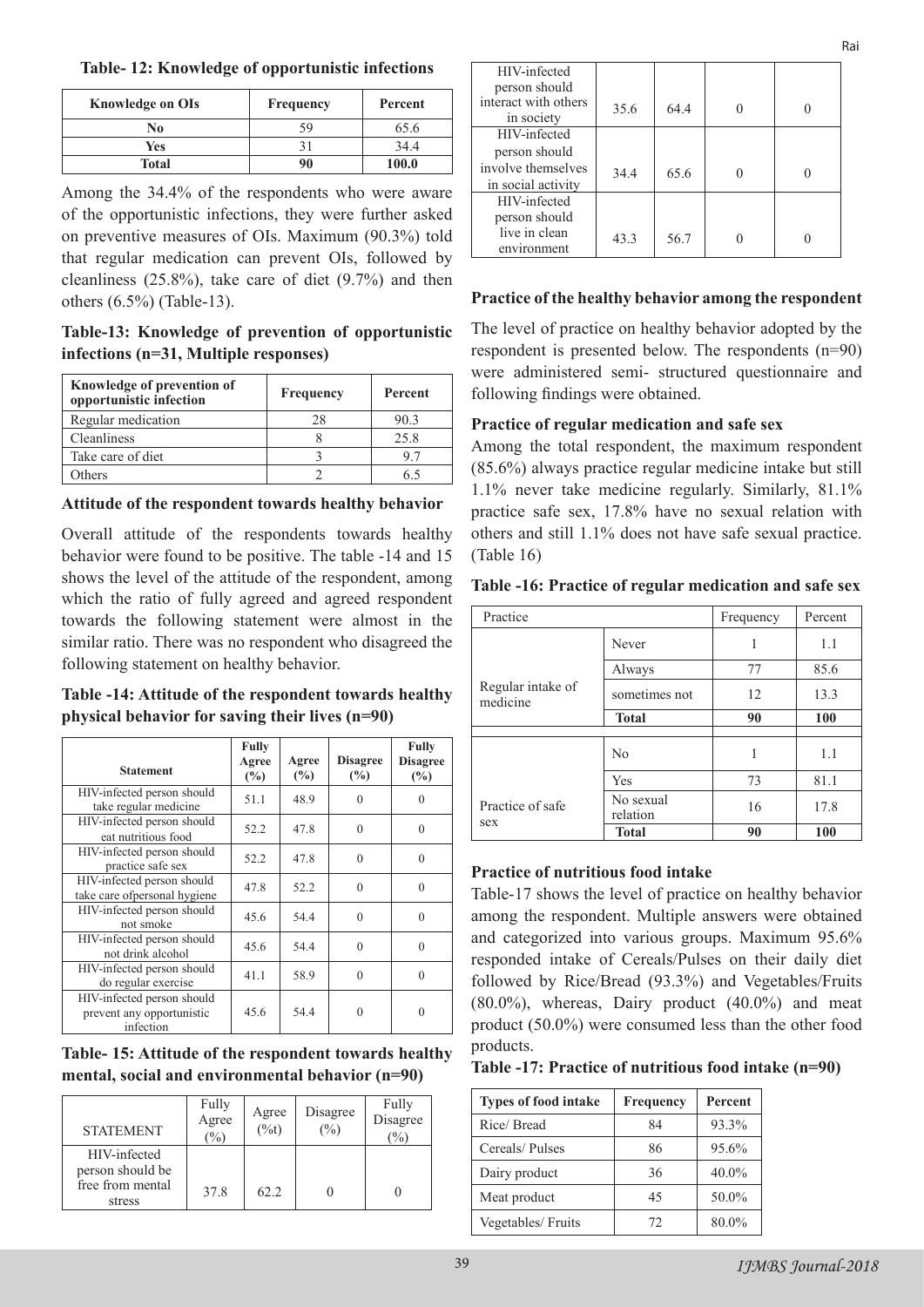#### **Practice of good personal hygiene**

The following table shows the types of personal hygiene practice adopted by the respondents. Multiple answers were given among which Bathing is responded maximum (98.9%) times by the respondents. Apart from bathing, Brushing teeth (57.8%), Washing clothes (40.0%) and Cutting nails (11.1%) were also responded as a way of maintaining personal hygiene by the respondents (Table-18).

**Table -18: Practice of Personal Hygiene (n=90)**

| <b>Personal Hygiene</b><br><b>Practice</b> | Frequency | Percent  |
|--------------------------------------------|-----------|----------|
| Cutting nails                              | 10        | 11.1%    |
| Brushing teeth                             | 52        | 57.8%    |
| Bathing                                    | 89        | 98.9%    |
| Washing clothes                            | 36        | $40.0\%$ |

#### **Practice of Personal Habits**

Table-19 shows the practice of personal habits of the respondents. Maximum (75.6%) respondents do not smoke but still 24.4% practice smoking as personal habits in their daily life. Similarly, 85.6% respondent do not drink alcohol and 14.4% still intake alcohol sometimes or as a part of their daily routine. Likewise, 93.3% respondents do not practice regular exercise and only 6.7% exercise regularly

| <b>Practice</b>       |                | <b>Frequency</b> | Percent |
|-----------------------|----------------|------------------|---------|
|                       | No             | 68               | 75.6    |
| <b>Smoking</b>        | Yes            | 22               | 24.4    |
|                       |                |                  |         |
|                       | N <sub>0</sub> | 77               | 85.6    |
| <b>Alcohol</b> intake | Yes            | 13               | 14.4    |
|                       |                |                  |         |
|                       | No             | 84               | 93.3    |
| Exercise              | Yes            | 6                | 6.7     |
|                       |                |                  |         |

**Table -19: Practice of personal habits (n=90)**

## **Practice of purifying water**

The table–20 shows practice of water purification by the respondents which also is included in the healthy behavior for saving lives of them. About 83.3% of the respondents purify water and the rest (16.7%) still do not purify. Among the respondents who purify water, 78.7% purify water using filter followed by boiling (17.3%) and others (4.0%) which include water from Jar, etc.

| <b>Practice</b>                                |                | Frequency | Percent |
|------------------------------------------------|----------------|-----------|---------|
|                                                | N <sub>0</sub> | 15        | 16.7    |
| <b>Purification of water</b>                   | Yes            | 75        | 83.3    |
|                                                | <b>Total</b>   | 90        | 100.0   |
| If yes, what method of purification<br>is used |                | Frequency | Percent |
| <b>Boiling</b>                                 |                | 13        | 17.3%   |
| Use of filter                                  |                | 59        | 78.7%   |
| <b>Others</b>                                  |                | 3         | 4.0%    |
| <b>Total</b>                                   |                | 75        | 100.0%  |

#### **Practice of psychological behavior/ Stress**

Respondents were asked if they take any mental stress or not. The result is shown as below, where 87.8% of the respondents do not have any mental stress but still 12.2 % have mental stress such as tension, anger, etc. (Table-21)

**Table- 21: Have mental stress**

| <b>Practice</b>                  |              | Frequency | Percent |
|----------------------------------|--------------|-----------|---------|
| <b>Practice of mental stress</b> | No           | 79        | 87.8    |
|                                  | Yes          | 11        | 12.2    |
|                                  | <b>Total</b> | 90        | 100.0   |

#### **Practice of involvement in social activities**

Table-22 shows the percentage of the respondents who are involved in social activities or not. Nearly more than half (58.9%) are not involved in social activities but still 41.1% of the respondents are involved in social activities such as marriage, social organization etc.

#### **Table -22: Practice of involvement in social activities**

| <b>Practice</b>                      |                | Frequency | Percent |
|--------------------------------------|----------------|-----------|---------|
| Involved in any social<br>activities | N <sub>0</sub> | 53        | 58.9    |
|                                      | Yes            | 37        | 41.1    |
|                                      | <b>Total</b>   | 90        | 100.0   |

#### **DISCUSSION**

HIV/AIDS has become a significant public health concern in Nepal. The prevalence of HIV is still in increasing trend, which gradually increases mortality rate due to AIDS. Thus, HIV morbidity and mortality must be reduced to improve the overall health conditions of people in Nepal. Knowledge and healthy behaviour are always important to improve the health of people. So, a cross-sectional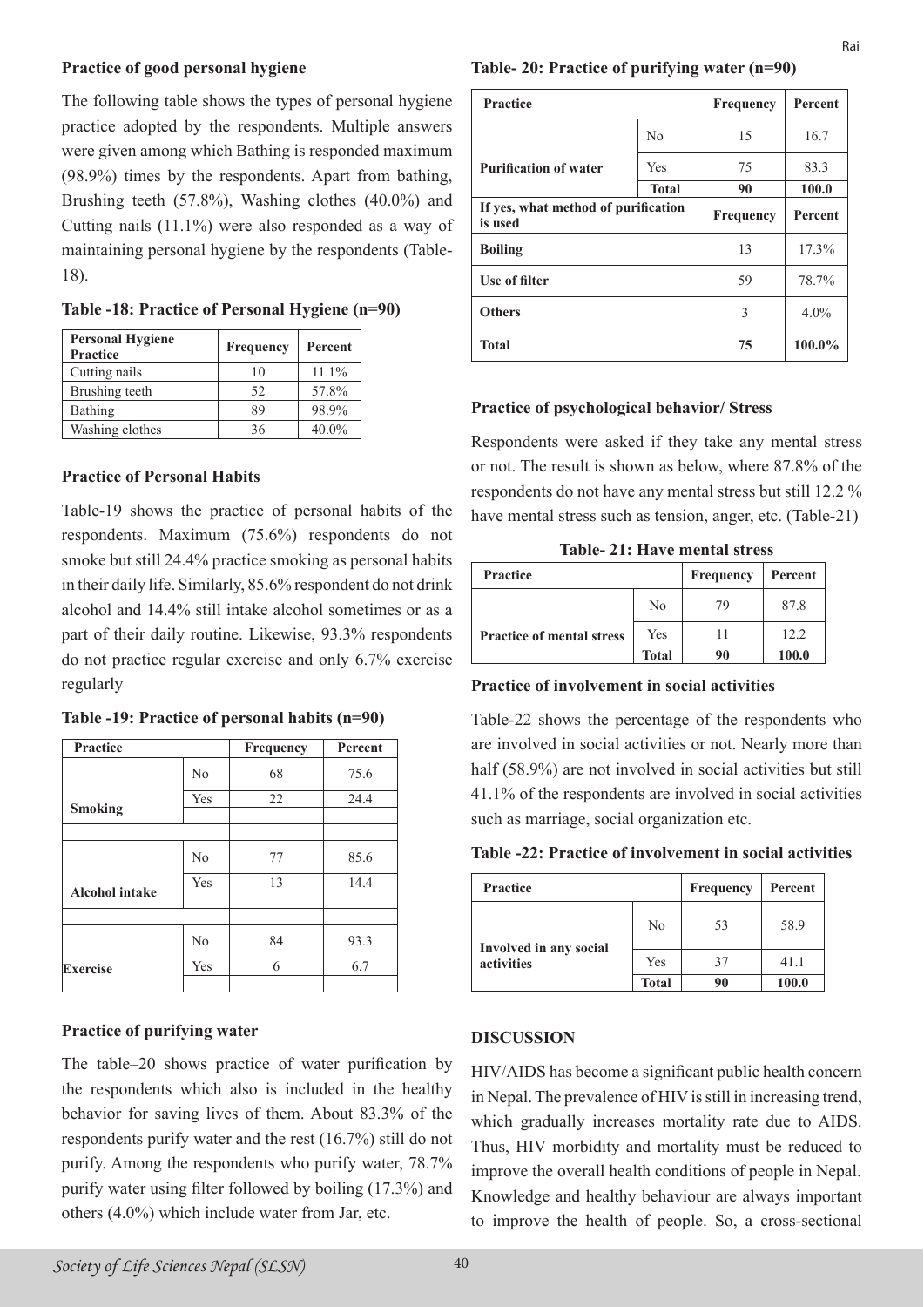study was conducted to assess the level of knowledge, attitude, and practice of healthy behaviour in their daily lives among PLHIV in the study area.

The present study revealed the Socio-demographic characteristics of the respondents, where most of the respondents were male and between the age of 38-47 years. Among the respondents, most were from other Janajati community living in the family with low economic status. The majority were just literate or completed Secondary level and were mainly involved in labor work.

Furthermore, regarding the knowledge level of the respondent on HIV infection, it's causes, transmission, symptoms and preventive measures, the study shows the knowledge level was average i.e. the respondent were aware of the fundamental knowledge of HIV infection.

The present study also revealed on the knowledge level of the respondent on healthy behaviour which contributes to saving their lives. The overall knowledge of healthy behaviour such as regular intake of medicine, nutritious food intake, safe sex, exercise, etc. was found to be good. The study also revealed the level of knowledge of the respondents increased after visiting this ART center. But still the knowledge of the respondents on opportunistic infections that can be risk to their health is poor (34.4%). Similarly, the attitudes of the respondents were all positive towards the healthy behaviour. Every respondent fully agreed or agreed on the statement made. In the present study, the practice of healthy behaviour adopted by the respondents was satisfactory. Maximum respondents take regular medicine (85.6%), practice safe sex (81.1%), intake nutritious food regularly and take care of personal hygiene. Likewise, most of the respondents do not smoke (75.6%), do not drink alcohol (85.6%), purify water (83.3%) and are free from any mental stress (87.8%). But still, 93.3% do not exercise regularly, and more than half of the respondents (58.9%) are not involved in any kind of social activities.

Thus, the overall level of knowledge, attitude and practice on healthy behaviour among the respondents were found to be above average.

#### **CONCLUSION**

On the basis of the information collected from the 90 respondents and taking into consideration on all the methodological pitfalls of descriptive cross-sectional study design, the study has come up with the following conclusions; while the respondents had only basic

knowledge of HIV infection, however, the knowledge on healthy behavior (such as regular medicine intake, safe sex, intake of nutritious food, enough sleep, etc.) for saving their lives was found to be good and have increased after visiting Teku ART center. But the knowledge of opportunistic infections is below average among the respondents.

Similarly, the attitude of the respondents towards the healthy behavior was found to be positive. Maximum respondents practice healthy behavior as a part of their daily lives. But still emphasis must be given to improving knowledge and practice on some behaviors such as regular exercise, prevention of opportunistic infections, etc.

#### **COMPETING INTERESTS**

The authors declare that I have no competing interest.

#### ETHICAL CONSIDERATION

The following activities were ensured to maintain the ethical consideration;

- Verbal as well as written informed consent was taken before taking the interview.
- The objectives and the purpose of the study were explained to the respondents.
- The participation of the respondent was voluntary.

#### **ACKNOWLEDGEMENTS**

We extend our heartfelt gratitude to the Department of Public health, CiST College, for providing the opportunity to conduct the research as well as for providing necessary guidance and support. Special thanks to AHF (AIDS Health Foundation) Nepal for providing financial support.

#### **REFERENCES**

- 1. Kuratsuji T, D., Knowledge and Practice on the mother to child transmission of HIV/AIDS among women and community health workers in Nuwakot District, Nepal, CREHPA, 1999.
- 2. M, T., The Economic Implication of AIDS in Southeast Asia: Equity Considerations. In: Economic Implication of AIDS in Asia. 1992.
- 3. UNAIDS, Report on the National AIDS epidemic, 2014.
- 4. NCASC, Country Progress Report, Nepal, 2015.
- 5. Google. HIV/AIDS in Nepal. 2012; Available